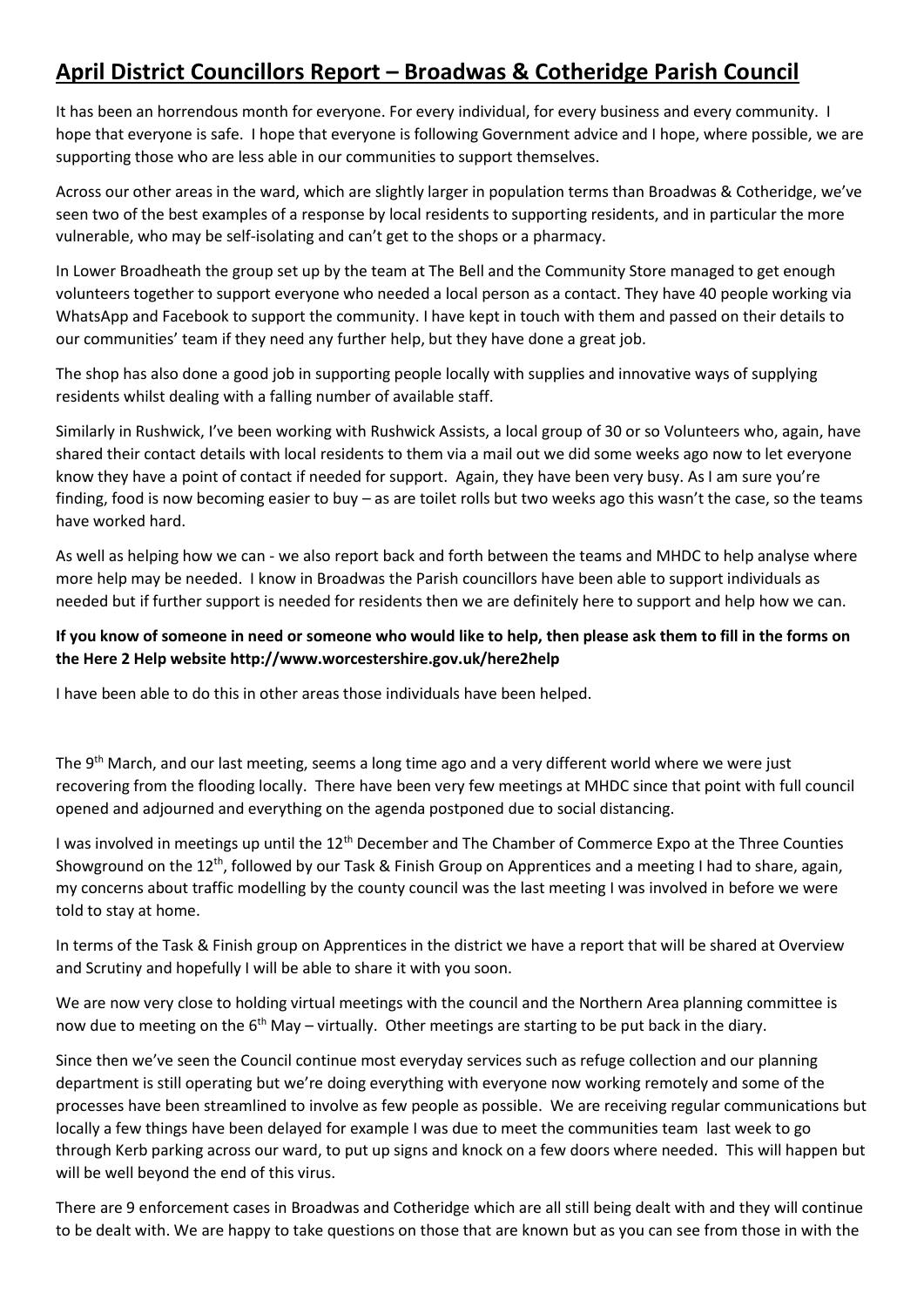Parish Council are aware work is continuing. It is, currently, more difficult with limits on travel but we're seeing far more enforcement cases being taken on. We can see many more resolved and there are certainly more resources in enforcement.

As we hear a lot – developers build things not from plan at their own risk. If it is deemed not to be to plan, then they will be asked to remove it. Building it does not mean it will have to stay in place. I have been made aware by fellow councillors that we are seeing much more of this action from MHDC than previously, which is great to hear, but it's always important that residents continue to feed back information to us on any concerns they have. David and I will continue to work with all residents to those ends.

In terms of the planning department, as I said, we are close to being back to virtual meetings as a committee, but all applications are still being dealt with and myself and David have been working on incoming applications as they occur. Certainly, on virtual meetings, this situation has helped us bring together what may be possible in the future for the council.

You will be aware that the appeal for 19/00583/OUT will now be by written representation.

More widely in the county MHDC have worked with other councils and the county council in terms of the response across the County.

From a Council point of view, you will have received many updates. The following send out to residents covers the most recent information and can be seen via:

## <https://content.govdelivery.com/accounts/UKMHDC/bulletins/284bf41>

It covers how individuals can get support financially. Also, how households currently receiving Council Tax Support and of working age will receive a one-off reduction of up to £150 on their Council Tax Bill.

We have been helping people individually where food or more support is needed but I have also put some more details below on this.

It covers support for business, which has been much publicised, but its important businesses apply for. Some of this is support via the District Council, other via HMRC and the potential loan for businesses is dealt with via banks. So businesses are advised to work through each process and ensure they get the support they're entitled to get them through what is a very difficult time for many SMEs in our district.

Our Economic Development team have been excellent in supporting local businesses and are now looking to pay out all the money received.

Across our district 866 grants have now been paid out equivalent to 57% of eligible businesses. Payments are now well in excess of £20million. We are trying to get to the rest of the eligible businesses to make sure they get the support.

I have also been in contact with the Malvern Hills Small Business Forum and other groups to make sure people understand what is available to support their businesses. We have a lot of small businesses in Malvern and want them to still be there after this.

There is also a full update on waste management, on parking on the County Wide support program for people who are able to volunteer to support local residents :<http://www.worcestershire.gov.uk/here2help>

Finally, it also covers wellbeing at home, which is vitally important, and a link to what Staying at Home means as it appears some people, including all those people travelling from Worcester and further afield to enjoy the Malvern Hills this weekend don't seem to quite get it.

One of the major things we've seen an increase in is the number of scams associated with the virus, with many aimed at businesses but also many aimed at individuals including the text I received from 'Argos' telling me about